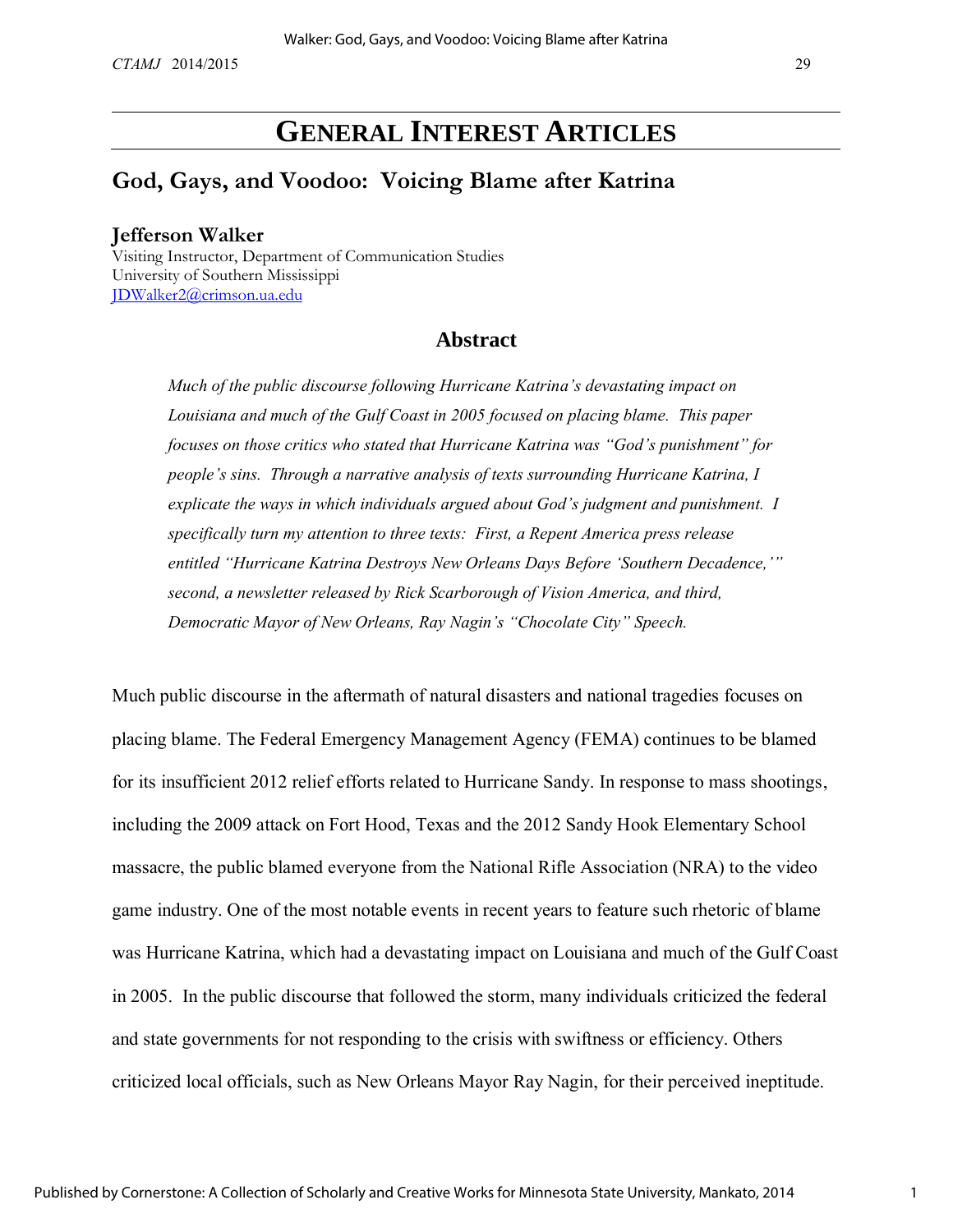While most of the criticism focused on relief efforts, some individuals and organizations passed judgment on what they believed to be the very reasons for the hurricane's destruction. Rather than blaming the failures of levees or evacuation efforts, these critics cried out that Hurricane Katrina was "God's punishment" for people's sins.

Conservative Christians were largely responsible for rhetoric claiming God was punishing the region for its sins. Pat Robertson, the founder of the Christian Coalition of America, linked Katrina to legalized abortion ("Religious Conservatives Claim," 2005). Charles Colson, a Christian radio-commentator, related the disaster to terrorism saying, "Katrina gave us a preview of what America would look like if we fail to fight the war on terror. 'Did God have anything to do with Katrina?,' people ask. My answer is, he allowed it and perhaps he allowed it to get our attention so that we don't delude ourselves into thinking that all we have to do is put things back the way they were and life will be normal again" (as quoted in "Religious Conservatives Claim," 2005). Others identified LGBT rights activists, the culture of New Orleans, and other issues as the causes for "God's punishment." Black Baptist pastor Dwight McKissic decried, "They openly practice voodoo and devil worship in New Orleans . . . God's wrath may have howled in Katrina's winds because New Orleans thumbed his nose at the Almighty" (as quoted in Crocco and Grolnick, 2008). David Crowe, another minister, echoed these sentiments adding, "We've known for decades and longer that New Orleans has been a place where immorality is flaunted and Christian values are laughed at. It is the epitome of a place where they mock God" (as quoted in Crocco and Grolnick, 2008).

The religious right did not monopolize the conversation, however, as instances of this type of rhetoric occurred on all sides of the political and ideological aisles. Louis Farrakhan, leader of the Chicago-based Nation of Islam, argued God was punishing America for its racism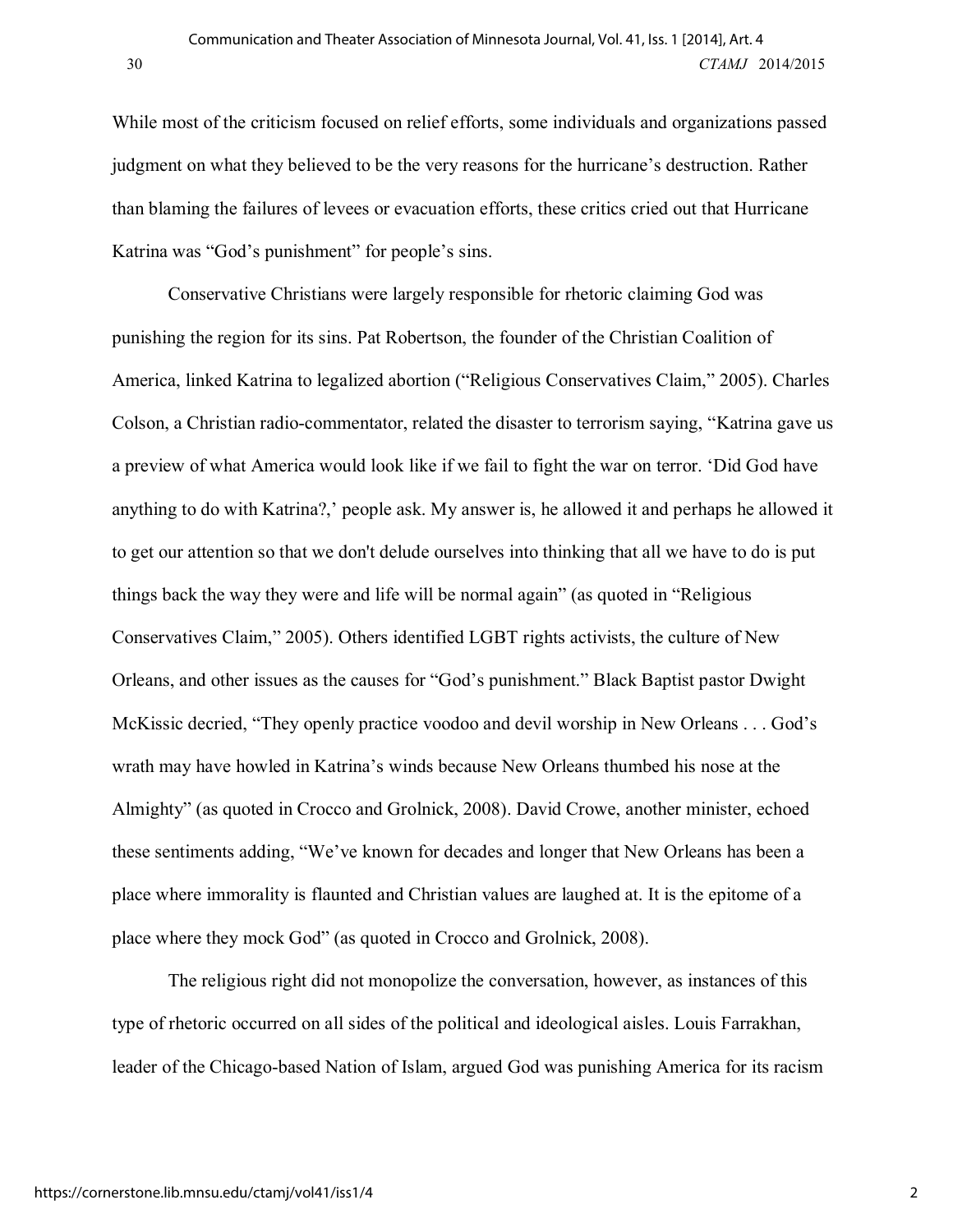and classism with Hurricane Katrina (Dyson, 2007). Instead of blaming specific groups or individuals, this type of discourse claimed the hurricane was divine punishment aimed at the nation. Still other discourse of blame came from outside of the country. Ovadia Yosef, a spiritual leader in the Israeli parliament, stated Katrina was God's punishment for America's withdrawal of Jewish settlers from the Gaza Stip (Dyson, 2007). Meanwhile, Al Qaida in Iraq issued a statement that "God attacked America and the prayers of the oppressed were answered" (as quoted in Dyson, 2007, p. 180).

Through a narrative analysis of texts surrounding Hurricane Katrina, I explicate the ways in which individuals argued about God's judgment and punishment. I specifically turn my attention to three texts: First, a Repent America press release titled "Hurricane Katrina Destroys New Orleans Days Before 'Southern Decadence'" (2005), second, a newsletter released by Rick Scarborough of Vision America (2005), and third, Democratic Mayor of New Orleans, Ray Nagin's "Chocolate City" Speech (2006). While these three texts are not representative of every point of view expressed by rhetors invoking "God's punishment," they do provide glimpses of strategies used by such rhetors. Herein, this article is broken into four sections. First, I review literature related to theodicies and the rhetoric of blame and victimage. Second, I describe narrative criticism as a method appropriate for analyzing theodic rhetoric and blame-related discourse. Third, I apply narrative criticism to my three chosen texts. Finally, I conclude with an explanation of implications and areas for future research.

#### **Theodicies and Victimage: Invoking God's Judgment**

Rhetoric citing God's judgment is not new or unique to Hurricane Katrina. Discourse focusing on wars, HIV/AIDS, and other issues has often claimed that God or a higher power was punishing individuals for their sins. Michael Eric Dyson (2007) notes that many past and present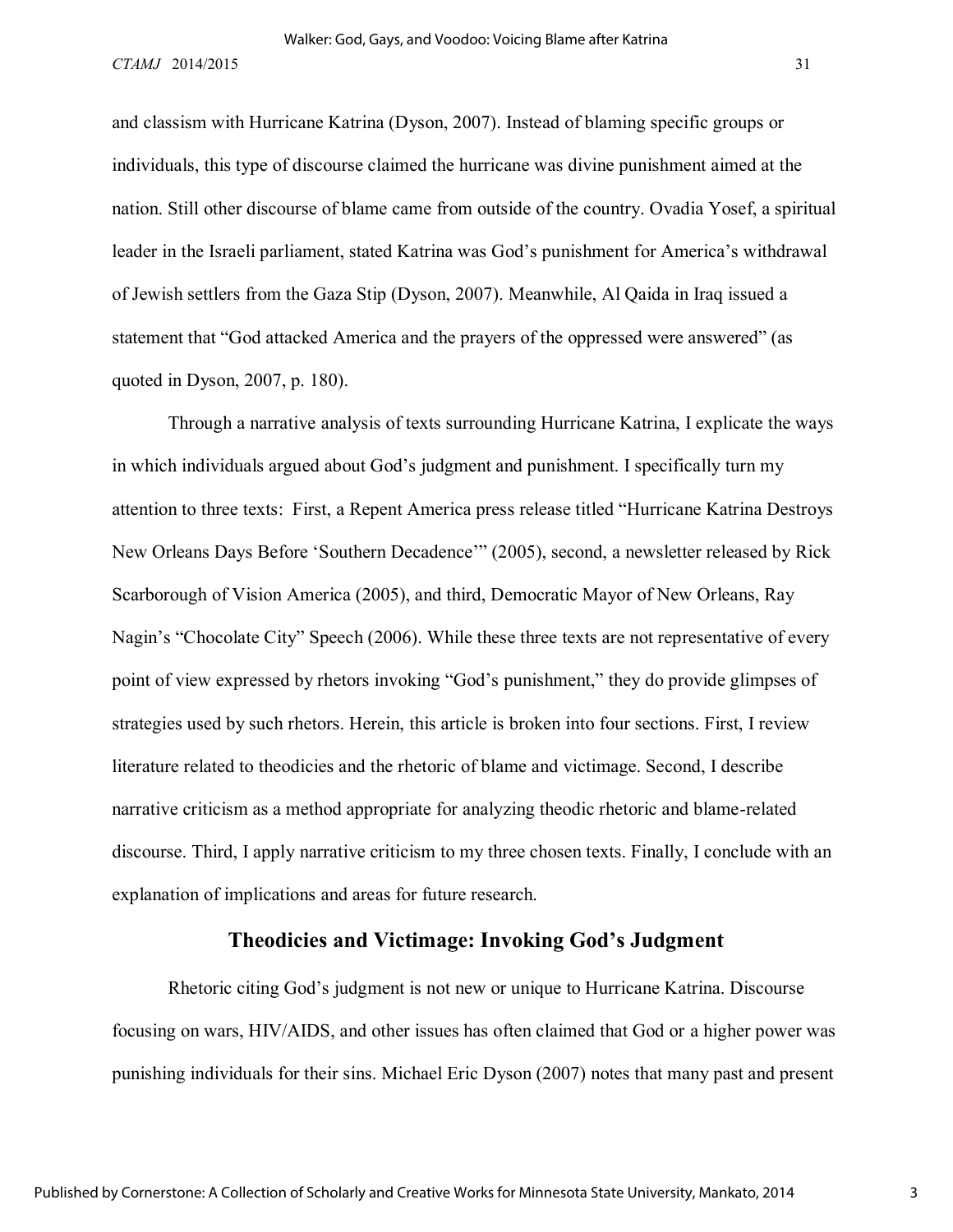interpretations of Judaism, Islam, and Christianity cling to the notion that God punishes wicked individuals for their sins. Using the term theodicy (meaning, "the justice of God"), Dyson argues, "theodicies have sprung up in their wake to explain natural disasters like earthquakes, floods, and droughts. Some theodicies maintain that disasters are the wages of sin, some argue that they are signs of the apocalypse, while still others contend that they cleanse evil from the earth" (2007, p. 188). Dyson gives a brief and informal history of this type of rhetoric, stating that it has become less pervasive as scientific investigations have advanced. Dyson argues that the theodicies prevalent in the discourse surrounding Katrina show instances of homophobia and racism. Dyson's work is insightful, as he briefly examines quotations from various ministers and leaders. However, he stops short of providing an in-depth analysis of any one particular text. In this article, I critically examine several texts employing theodic rhetoric, expanding upon Dyson's arguments and bringing forth new implications.

An integral part of theodic rhetoric is the concept of victimage, or scapegoating. Kenneth Burke described the scapegoat as, "the 'representative' or 'vessel' of certain unwanted evils, the sacrificial animal upon whose back the burden of these evils is ritualistically unloaded" (1974, pp. 39-40). Burke explained that one way to scapegoat a person includes, "making him an offender against legal or moral justice, so that he 'deserves' what he gets" (p. 40). Relating the ideas of victimage and blame to theodicies, Rountree (1995) wrote "The President as God, the Recession as Evil, *Actus*, *Status*, and the President's Rhetorical Bind in the 1992 Election." Rountree discusses George H. W. Bush's deflection of theodic blame throughout the 1992 presidential election and offers implications related to "understanding the inventional opportunities and constraints involved when one is charged with responsibility for evil" (p. 345).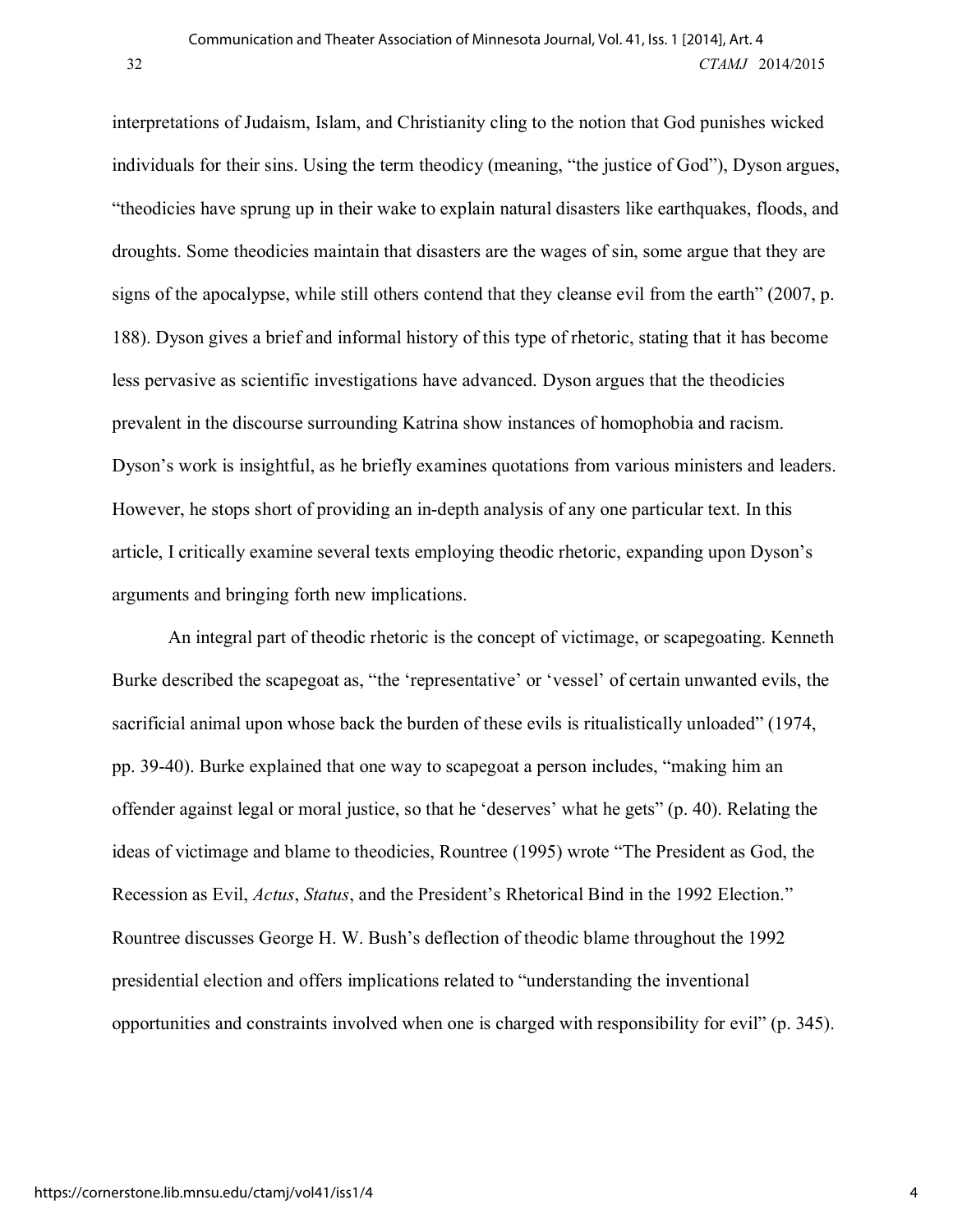Rountree's analysis views rhetoric originating from the individual being blamed and victimized; this analysis instead focuses on the act of placing blame.

While little communication research discusses theodic discourse in relation to disasters and crises, much attention has been paid to victimage and blame during crisis events. For example, Seeger and Ulmer (2002) discuss crisis related discourse as "most often about hard responsibility, fault, culpability, blame, guilt, liability, compensation and victimage" (p. 126). More specifically related to the public discourse surrounding Hurricane Katrina are Cole and Fellows' (2008) "Risk Communication Failure: A Case Study of New Orleans and Hurricane Katrina," as well as Davis and French's (2008) "Blaming Victims and Survivors: An Analysis of Post-Katrina Print News Coverage." Cole and Fellows (2008) examined governmental documents, along with local and national media coverage to determine the ways in which risk communication failed during Hurricane Katrina. One of the authors' conclusions was that risk understandings differ among audiences of different ethnicities, classes, genders, and races. Cole and Fellows focused on the effects of discourse that did or did not take these differences into account; my study offers implications related to the reasons these cultural differences were not dealt with appropriately. Davis and French (2008) completed a critical discourse analysis of post-Katrina news stories, finding that the news media largely blamed "victims" and "survivors" for the failures of the area in dealing with the hurricane. The alarming notion that print media shifted blame towards Katrina's "victims" is especially relevant to this analysis. My analysis offers implications related to the fact that both print media discourse and theodic discourse placed blame on "victims."

As evidenced by this literature review, much scholarly attention has been paid to the role of communication during crises and disasters. Specific attention has also been given to Hurricane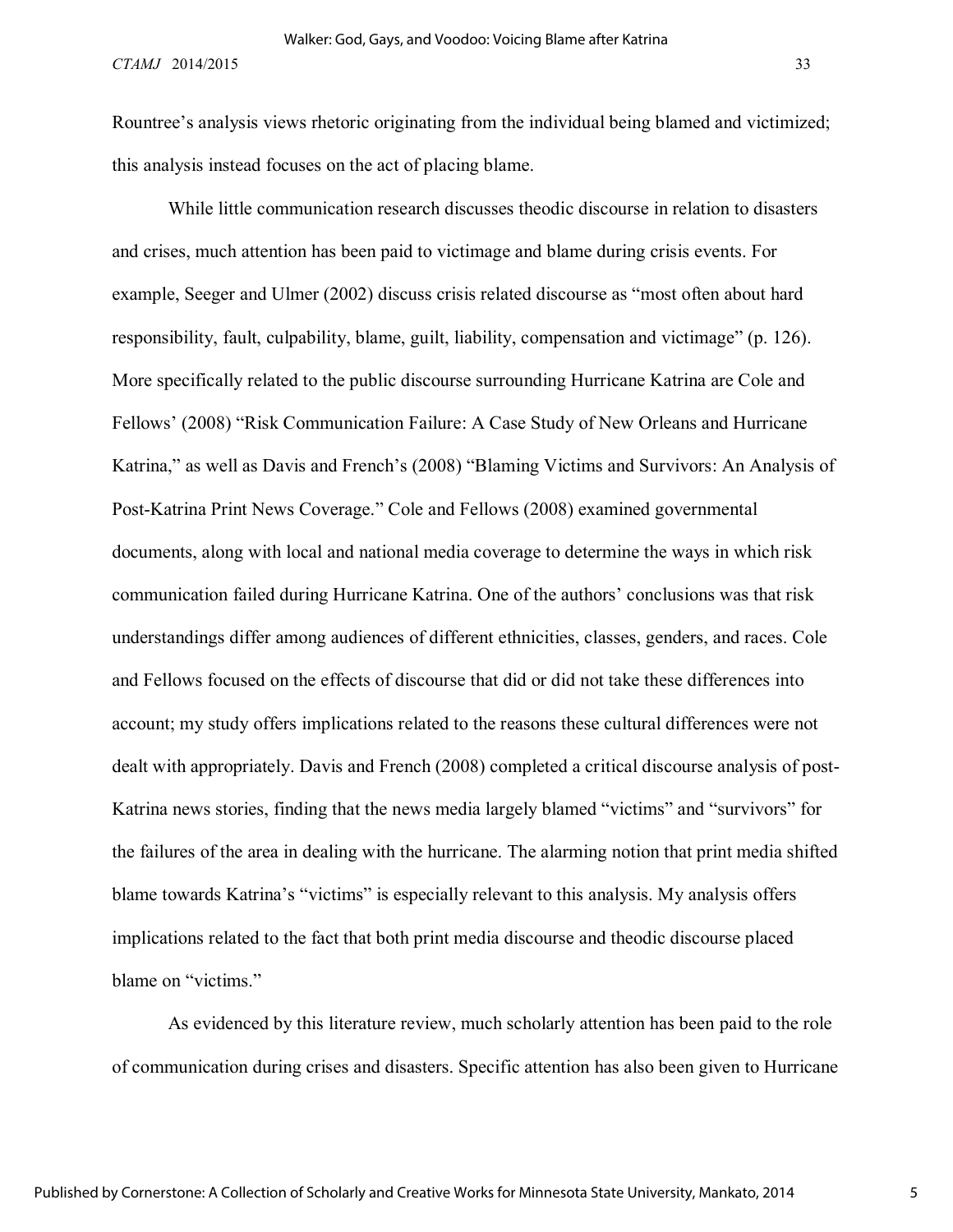Katrina and the role public discourse has in placing blame on groups and individuals. However, little research touches upon theodicies in the aftermath of disasters. As individuals of diverse ideological and political backgrounds made use of theodic rhetoric after Katrina, this topic becomes worth examining. In addition, as Christianity and other religions have vast influence over our communities, it is worth investigating how appeals related to God or a higher power function. Therefore, this analysis seeks to determine how rhetors placed blame on groups and/or individuals in post-Katrina discourse. By examining the rhetorical strategies these rhetors used, this paper offers implications dealing with race, religion, and other cultural variables as they relate specifically to Hurricane Katrina, and more generally to crisis discourse.

## **The Narrative Approach**

This study employs the narrative method of criticism, which originates from Walter R. Fisher's (1984) landmark essay, "Narration as Human Communication Paradigm: The Case of Public Moral Argument." Fisher explains that human beings are essentially storytellers who create their social realities through the composition of myths and narratives. Fisher argues that narratives enable individuals to make sense of actions, events, and other life experiences. Sonja K. Foss (2004) adds, "Narratives organize the stimuli of our experience so that we can make sense of the people, places, events, and actions of our lives. They allow us to interpret reality because they help us decide what a particular experience 'is about' and how the various elements of our experience are connected" (p. 333). In short, narratives tie our experiences together in coherent ways that provide "truth[s]" about the "human condition," and influence our future beliefs and actions (Fisher, 1984, p. 7).

Narrative criticism involves an analysis of the narratives inherent in artifacts, such as speeches, novels, songs, films, and articles. A critic identifies the dimensions (e.g., setting,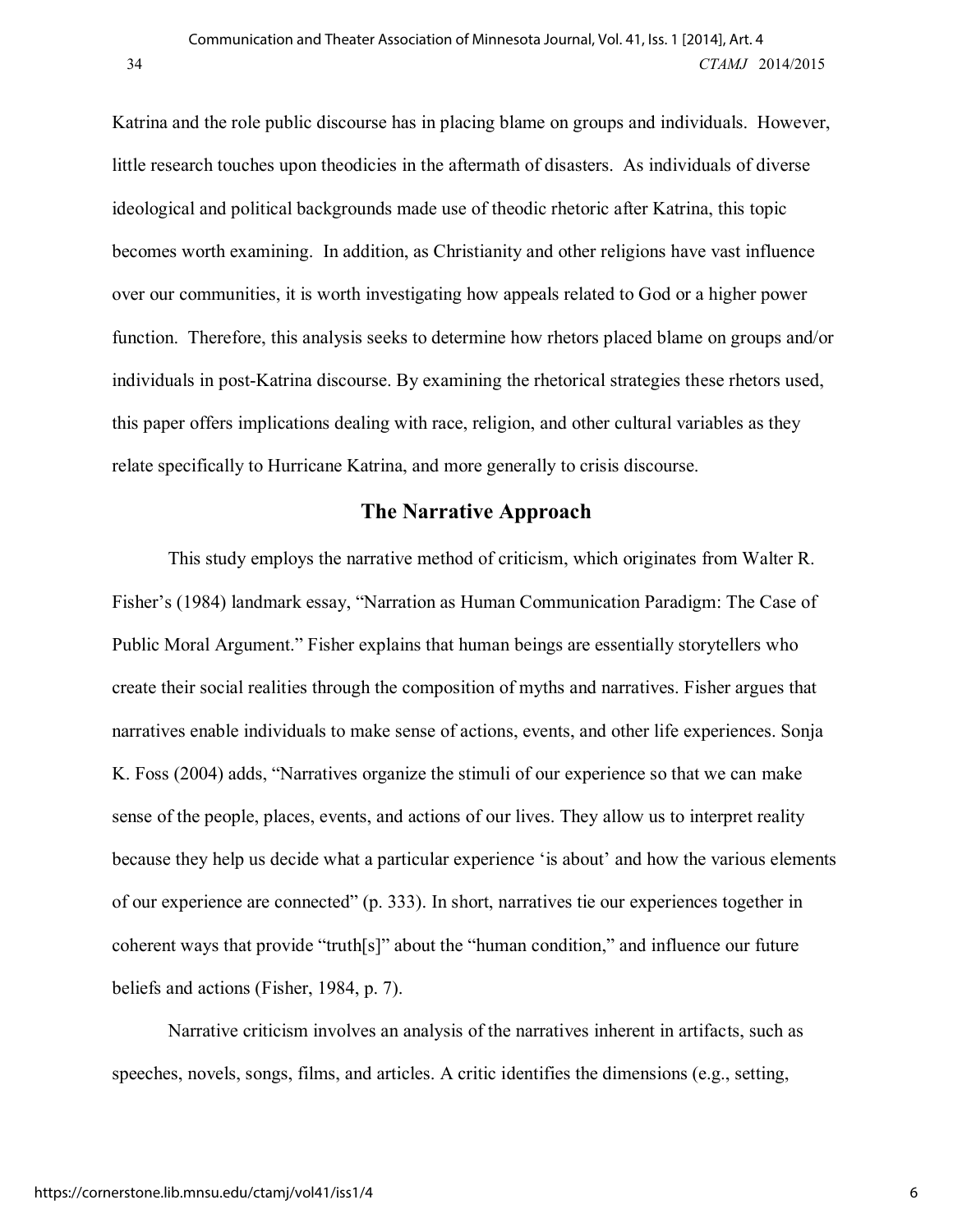characters, and themes) of the narrative in an effort to determine how the narrative functions. As Gary Selby (2001) points out, "(Narrative) studies share the conviction that narrative is more than simply a rhetorical device used to embellish rational argument" (p. 74). Narratives can play a crucial role in all of human understanding, altering an audience's perceptions of the past, present, and future, while creating a "sense of collective identity" (p. 73). A narrative's influence "depends upon establishing the story as the primary context for understanding people and events" (Lewis, 2005, p. 277). A narrative that successfully does this becomes hegemonic through its clarity, completeness, and perceived reliability.

As a narrative is influential and much more than a simple rhetorical device, a narrative critic's purpose likewise becomes greater than simply uncovering the narrative elements of a text. Timothy A. Borchers (2006) highlights three purposes for critical theorists, which apply more specifically for narrative critics, as well. First, a critic investigates the meaning or meanings of a text as they are related to its contexts and audiences. Second, a critic explores the ways in which a text influences the culture it exists in. Finally, a critic evaluates the text as "good or bad, positive or negative, or desirable or undesirable" (p. 176). With respect to this purpose, critics do not always make ethical judgments on behalf of their readers, but they concern themselves with issues of power in an effort to "hold sources accountable for the influence they wield" (Bennett & O'Rourke, 2006, p. 56). Brummett (2006) explains, "Critical studies examines what power is or what it has been understood to be, and how power is created, maintained, shared, lost, and seized" (p. 101). Narrative critics are interested in the ways in which narratives empower or disempower segments of society.

As a flexible method that allows critics to focus on components of narratives that are most prevalent or significant, narrative criticism allows me to focus specifically on rhetoric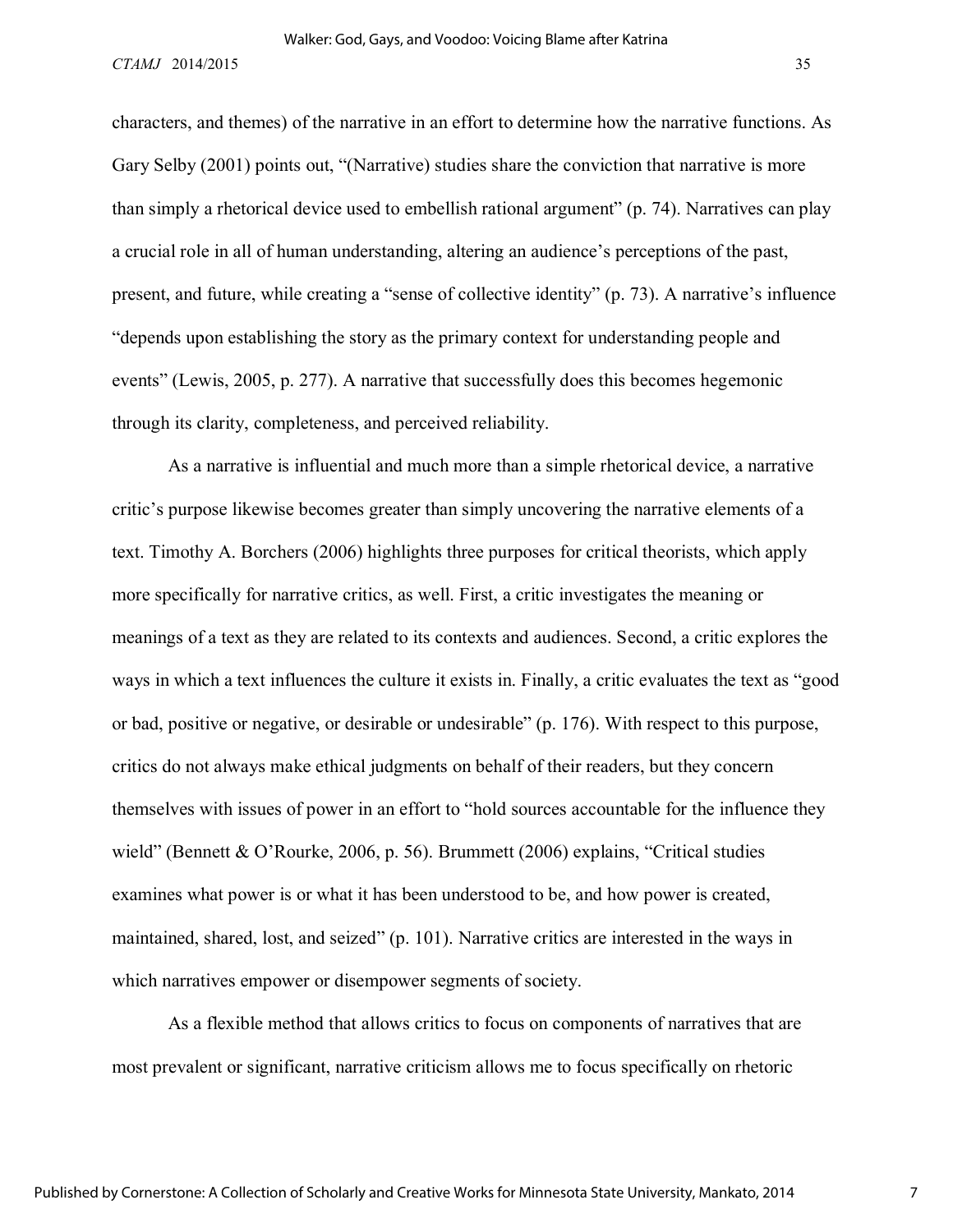related to blame and victimage. In addition, narratives are central to theodic discourse. The theodic discourse of movements, such as the Civil Rights Movement, has overtly relied on Biblical narratives, such as the Moses/Exodus narrative. Selby (2001) examines the ways in which Martin Luther King, Jr. used the Exodus narrative in "Framing Social Protest: The Exodus Narrative in Martin Luther King's Montgomery Bus Boycott Rhetoric." In the article, Selby describes the ways in which King used the narrative to present himself as a "Moses" figure to the African American community, in addition to being "able to explain their present circumstances, urge their engagement in united action, and promise their eventual success" (p. 70). King did this by adapting the Exodus narrative to fit within his rhetorical situation. In similar ways, other rhetors adapt Biblical narratives to fit their situation—and to shape a collective identity, create a common enemy, explain their current circumstances, and predict their future struggles and successes. In my analysis, I observe how theodic discourse during the aftermath of Katrina did this by victimizing (thereby, alleviating blame from themselves), explaining the current post-Katrina situation, and predicting the future (e.g., as a better place because of the lessons from Katrina, or as an apocalyptic world).

# **Katrina Discourse: Three Theodic Texts**

### **"God destroyed a wicked city"**

The first text, a press release called "Hurricane Katrina Destroys New Orleans Days before 'Southern Decadence,'" was published by Repent America, a large Philadelphia-based Christian organization, on August 31, 2005. The press release provides a scathing outlook of New Orleans and provides hope for a city "full of righteousness" in the future.

The press release's title shows the primary focus of the text: blaming a celebration of homosexuality for the hurricane's destruction. The press release states, "Southern Decadence'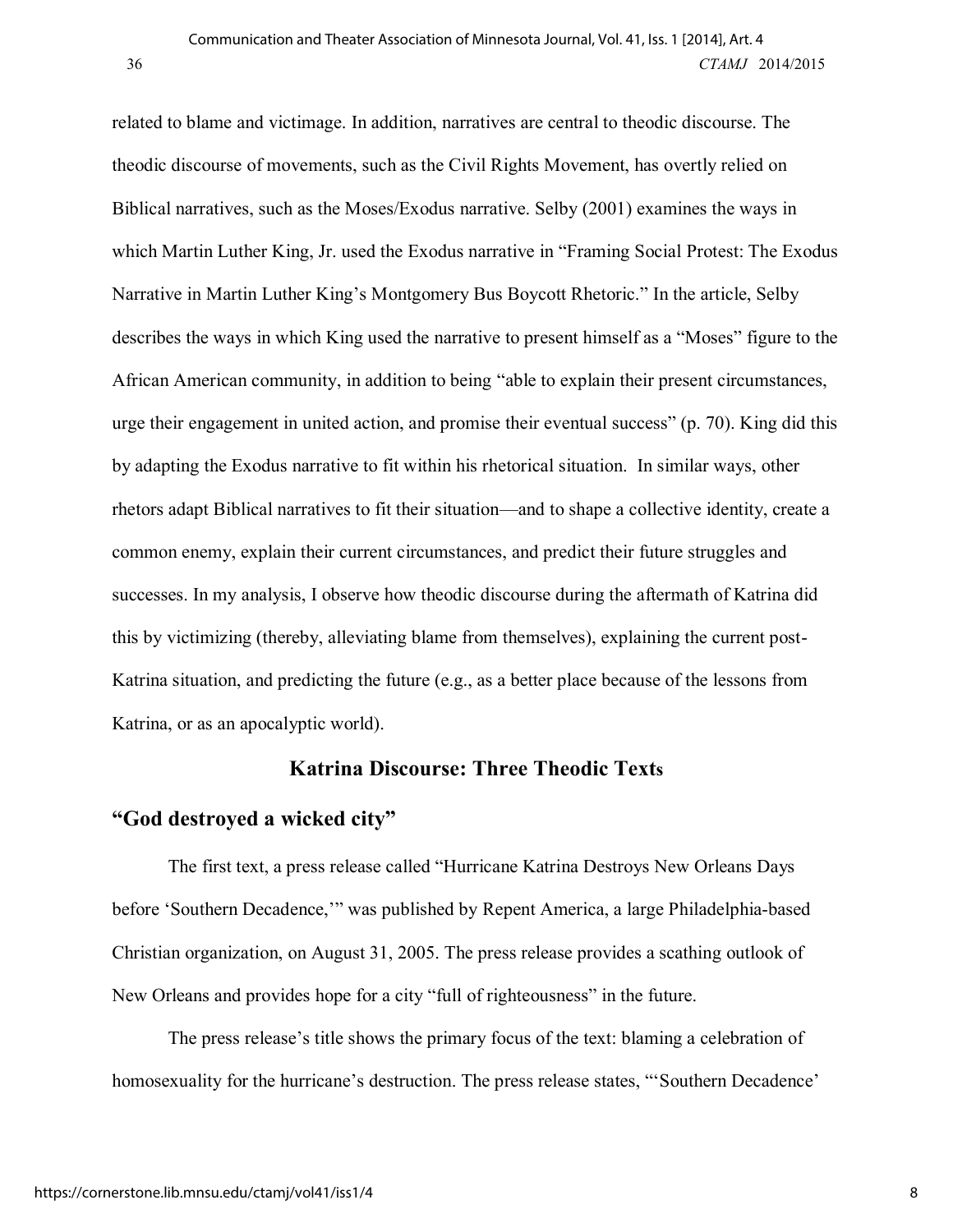has a history of filling the French Quarter section of the city with drunken homosexuals engaging in sex acts in the public streets and bars." Here, the press release clearly defines an enemy: the LGBT community. The release shows the enormity of the enemy by citing the Southern Decadence website which stated that "125,000 revelers" came to the annual event in 2004. Through highlighting the sheer size of the event, combined with alcohol use and public displays of homosexuality, the press release clearly tries to reach an audience of conservative Christians and creates a formidable and alarming enemy. However, the release further expands the size and scope of the enemy in order to more fully justify Katrina as "God's punishment." The release states, "New Orleans was also known for its Mardi Gras parties where thousands of drunken men would revel in the streets to exchange plastic jewelry for drunken women to expose their breasts and to engage in other sex acts. This annual event sparked the creation of the 'Girls Gone Wild' video series." The release goes on to discuss the number of abortions and murders in the city to further paint the people of the city as villains.

Importantly, the press release expands the enemy even further to include the public officials of New Orleans. The release states, "The past three mayors of New Orleans, including Sidney Bartholomew, Marc H. Morial, and C. Ray Nagin, issued official proclamations welcoming visitors to 'Southern Decadence'. Additionally, New Orleans City Council made other proclamations recognizing the annual homosexual celebration." The text also tells the story of a pastor who sent a video of men at Southern Decadence festivities engaged in sexual acts to city officials, who "ignored the footage and continued to welcome and praise the weeklong celebration as being an 'exciting event.'" This not only identifies an enemy, but also builds identity and shifts any blame for the situation away from themselves. The pastor represents the group—conservative Christians who tried to help but were turned away. In this narrative, they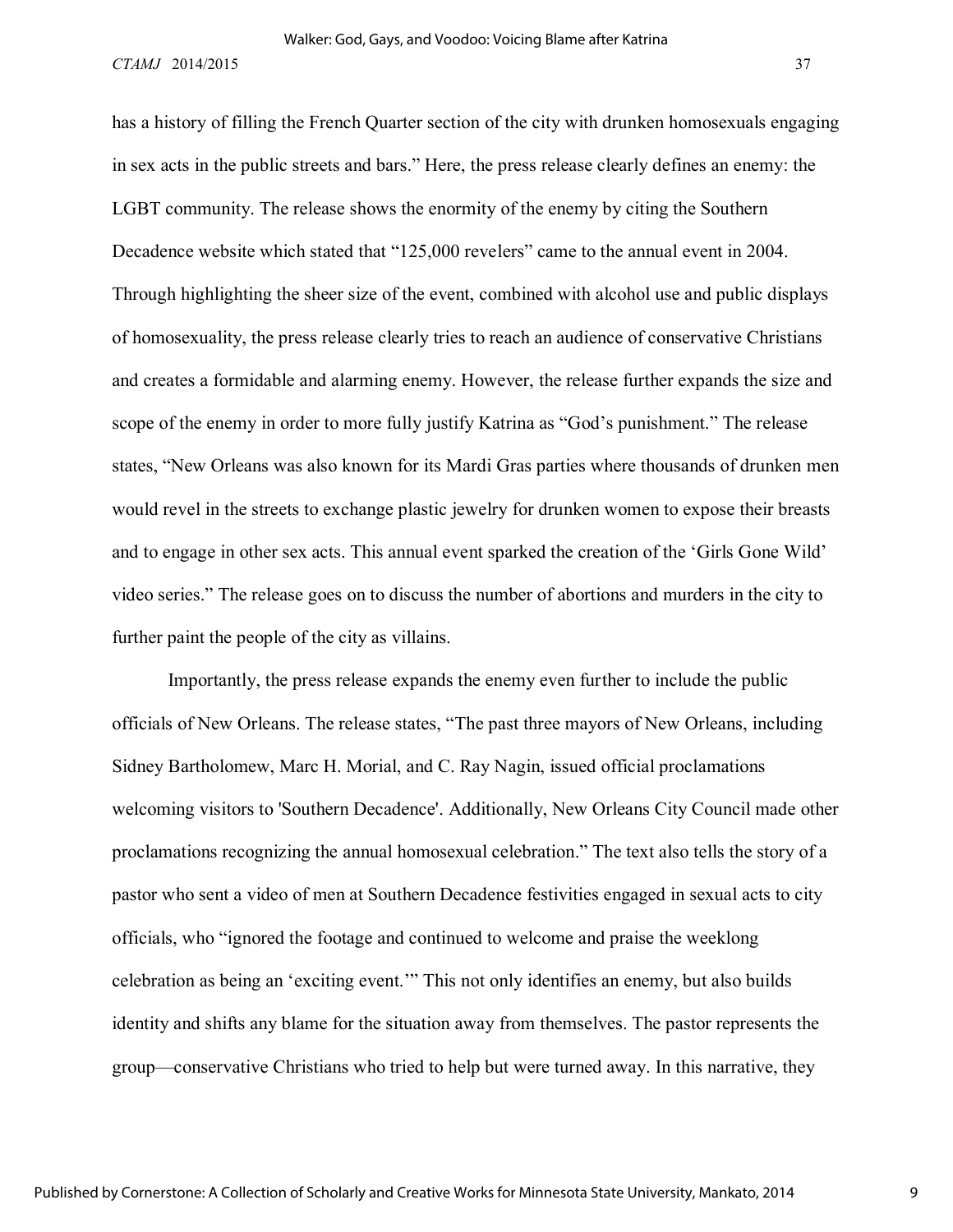did their part but were unsuccessful which led to the current situation where "Hurricane Katrina . . . put an end to the annual celebration of sin."

Finally, the press release describes the current circumstance faced by group members and provides a glimpse at future successes. The press release quotes Repent America director Michael Marcavage who says, "Although the loss of lives is deeply saddening, this act of God destroyed a wicked city . . ." Again, the current situation is described as an unfortunate necessity in God's plan for the world. Marcavage goes on to say, "We must help and pray for those ravaged by this disaster, but let us not forget that the citizens of New Orleans tolerated and welcomed the wickedness in their city for so long . . . May this act of God cause us all to think about what we tolerate in our city limits, and bring us trembling before the throne of Almighty God." The current situation is further described as one in which they should assist those affected by the hurricane through prayer and other methods, while remembering that the victims brought the events upon themselves. Future actions are also proposed as audience members are encouraged to stop being tolerant of deeds they deem sinful in their communities. A proposal of intolerance is powerful in that members are called upon to stop certain groups from engaging and even existing. Marcavage additionally says, "From the devastation may a city full of righteousness emerge." Here lies the goal: that through rebuilding the historic city in a new way and by refusing to tolerate the behaviors of certain groups of people, a city of God will surface.

# **"When God brings the deluge . . ."**

The second text, a September 2005 newsletter written by Rich Scarborough, echoes many of the thoughts published by Repent America. Scarborough of Vision America, a conservative Christian political organization, again makes the case that God is punishing the citizens of New Orleans for their sins.

https://cornerstone.lib.mnsu.edu/ctamj/vol41/iss1/4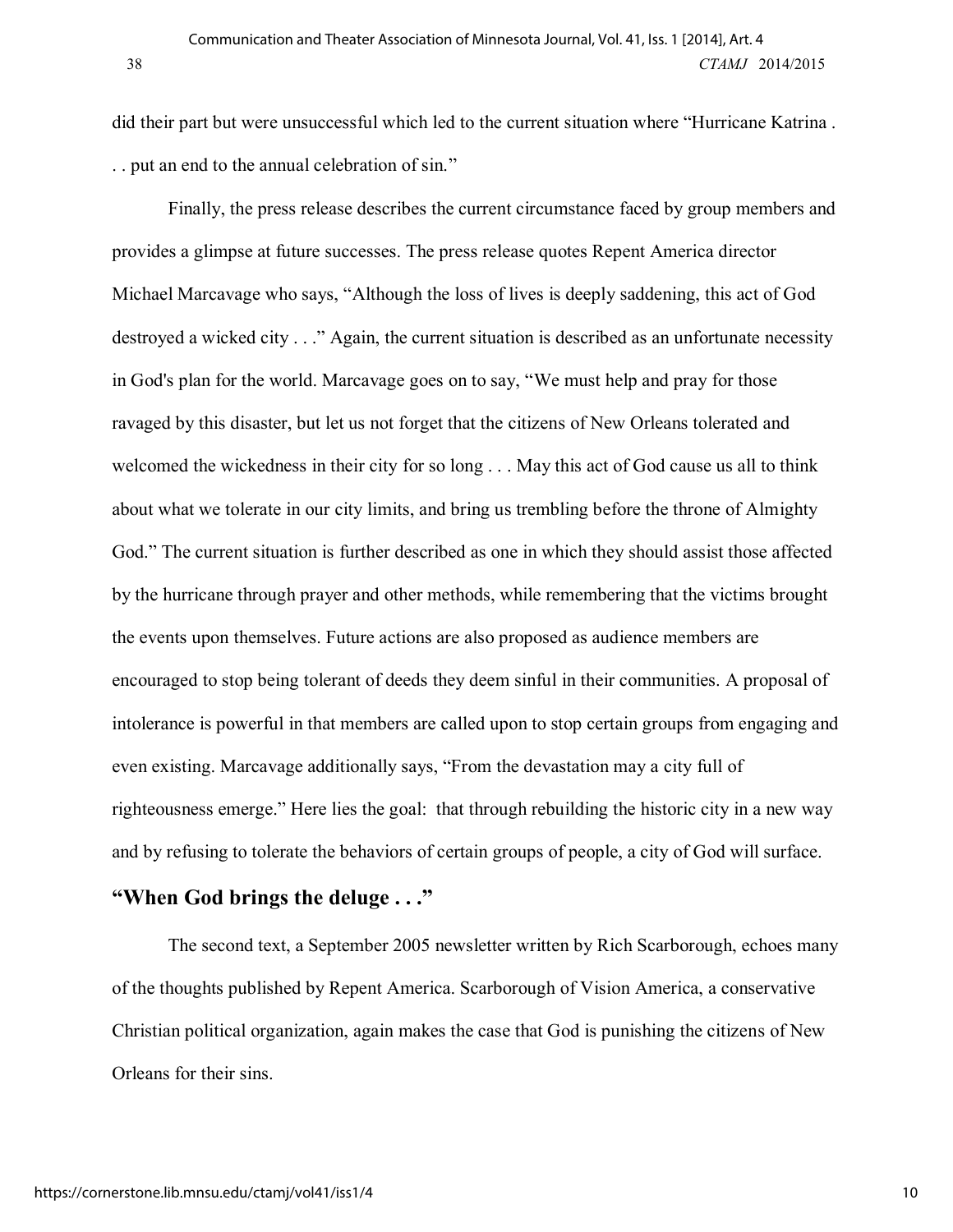Scarborough seems understanding and sympathetic as he begins the text saying, "I have many friends living between New Orleans and Mobile . . . I've struggled to choke back tears as I've watched the devastation and followed news accounts. Please keep these precious people in your prayers." However, he quickly comes to his main point that "disasters . . . are a constant reminder that—by their actions—nations, as well as individuals, are judged." Scarborough argues that the enemy and the current circumstances coincide. The current circumstance—a nation devastated by Katrina and other unnamed disasters—was caused by the people of the nation. He states,

After September 11, 2001, 'God bless America' was on everyone's lips. But what, exactly, are we asking God to bless - a nation moving a [sic] breakneck speed toward homosexual marriage, a nation awash in pornography, a nation in which our children are indoctrinated in perversion in the public schools, a nation in which most public displays of The Ten Commandments are considered offensive to the Constitution, a nation in which the elite does all in its considerable power to efface our Biblical heritage?

Rather than blaming the specific actions of the citizens of New Orleans, Scarborough casts a larger net and blames the country as a whole. He says, "We are sowing the wind. Surely we shall reap the whirlwind." He essentially argues that God punished the nation with Hurricane Katrina in response to the nation's actions. Specific blame falls on the nation for embracing (or, at least, tolerating) homosexuality, pornography, and the separation of church and state. Scarborough continues by stating, "One other factor which must be considered: Days before Katrina nearly wiped New Orleans off the map, 9,000 Jewish residents of Gaza were driven from their homes with the full support of the United States government. Could this be a playing out of prophesy ('I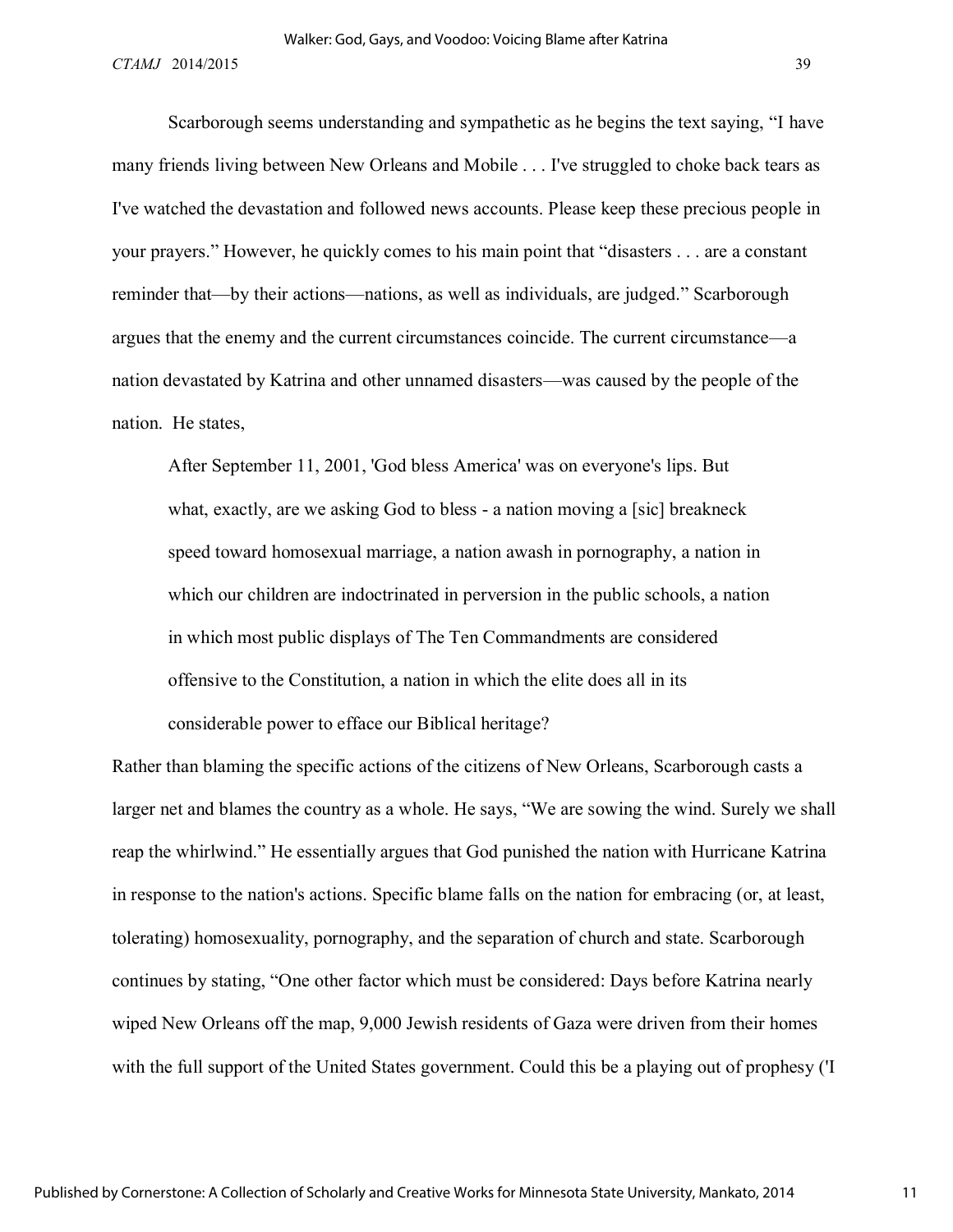will bless that nation that blesses you, and curse the nation that curses you')?" Scarborough provides a laundry list of evils that led to the current circumstances, creating a massive enemy. He also expands upon items in the list, describing legislative push for same-sex marriage.

After painting a broad picture of both the current circumstances and enemy, Scarborough looks specifically at New Orleans. He states, "Scriptures teach us that God will not be mocked. The scenes of devastation in New Orleans we're witnessing on the nightly news show us a catastrophe of Biblical proportions . . . If that weren't enough, the chaos that's sweeping the ravaged city is a sad reminder that when God brings the deluge, the floodgates will open and unimaginable evil will wash over us." The author goes on to cite instances of violence that occurred in the aftermath of the hurricane as these examples of "evil" that arose after "God's punishment." He further describes individuals directly involved as "human beasts preying on the most vulnerable of the hurricane's victims."

Although Scarborough identifies the enemy as the entire nation and uses the word "we" throughout the newsletter, he more subtly distinguishes the enemy from his target audience, with whom he establishes a common identity. By calling on individuals to pray and by stating that "God is always speaking to us," Scarborough establishes his audience as a "people of faith." Clearly, this conservative Christian audience is different from the enemy—one led by an elite trying to "efface our Biblical heritage." He then gives specific instructions for his target audience's future struggles and successes. He states, "If you're shocked and saddened as I am by the foregoing—if you understand that it's up to people of faith to save our beloved country, before it's too late there's something important you can do right now." He then asks audience members to register for a Vision America sponsored conference called "Countering the War on Faith." Scarborough's motive is then two-fold. Clearly, there are profit-making intentions, as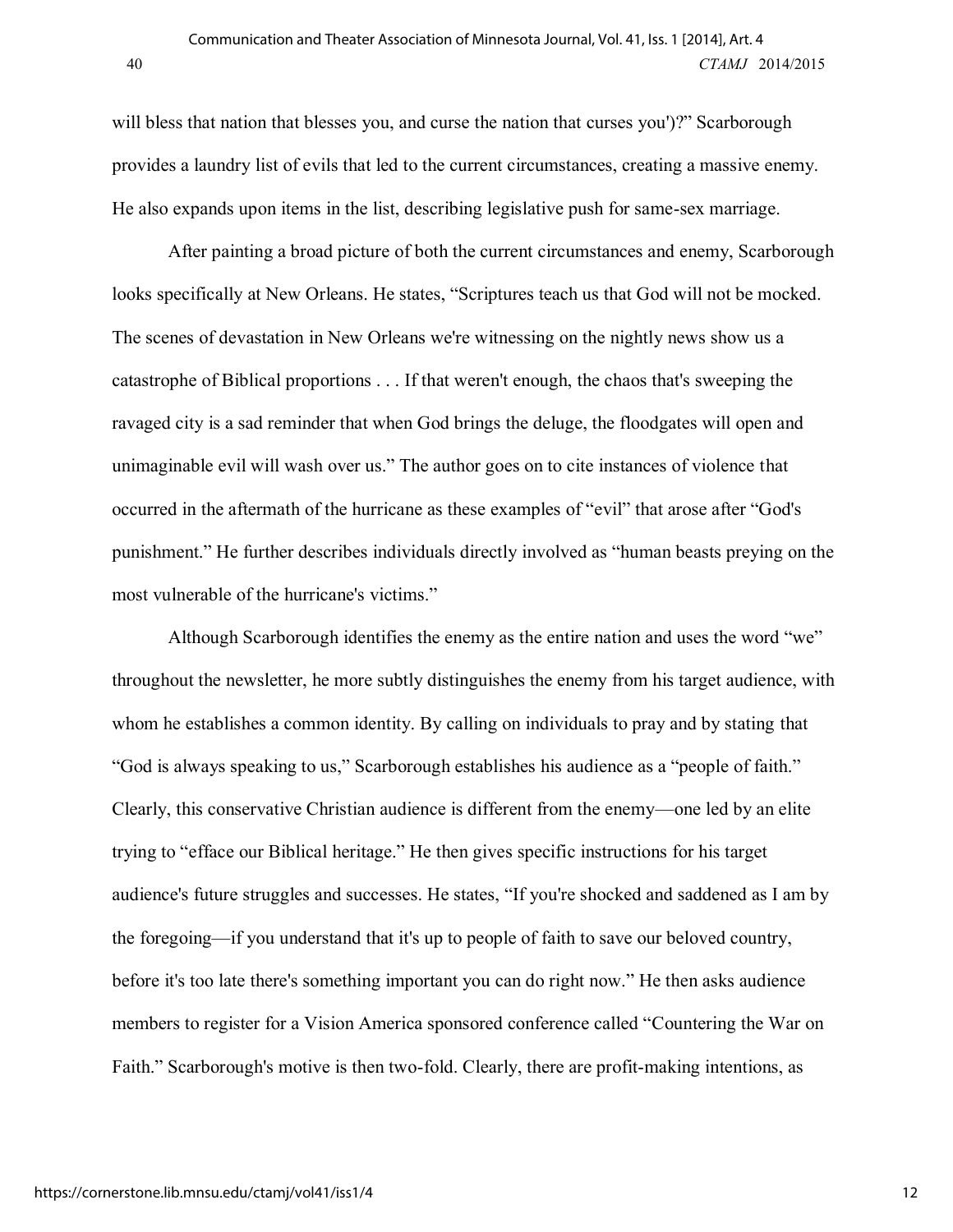Conference-goers must pay registration fees of \$149 or \$259. Secondly, he discusses the goals and outcomes of the conference: to "show Christians how to fight back against militant secularists, cultural polluters, gay activists and Hollywood indoctrinators. The conference will be the start of a year-long Christian voter registration, education and mobilization effort." The struggles of his audience (fighting the enemies who brought the nation to the current circumstances) will bring successes (a nation redeemed and filled with educated Christian voters).

While Scarborough's newsletter and the Repent America press release employed similar strategies and comparably victimized citizens of New Orleans, Scarborough expanded the scope of blame to include the entire United States. For Scarborough, the citizens of New Orleans were representative of the rest of the nation and were punished for the nation's sins, as well as their own.

### **"Surely God is mad at America"**

The third text, a speech given by New Orleans Mayor Ray Nagin on January 17, 2006, takes an entirely different take on the post-Katrina situation. While Nagin still claims that the hurricane was God's work, he gives different reasons for the "punishment." Nagin's speech is also different from the other texts in that it was a campaign speech given months after the hurricane. Additionally, Nagin delivered the speech at a celebration of Martin Luther King, Jr.'s birthday.

Nagin established a common identity with his largely African American audience through a discussion of Dr. King. He goes beyond talking about King, however, and instead insists that as he prepared his speech he spoke "directly to King." He uses this rhetorical device throughout the speech, giving King's alleged responses to a variety of issues that Nagin claimed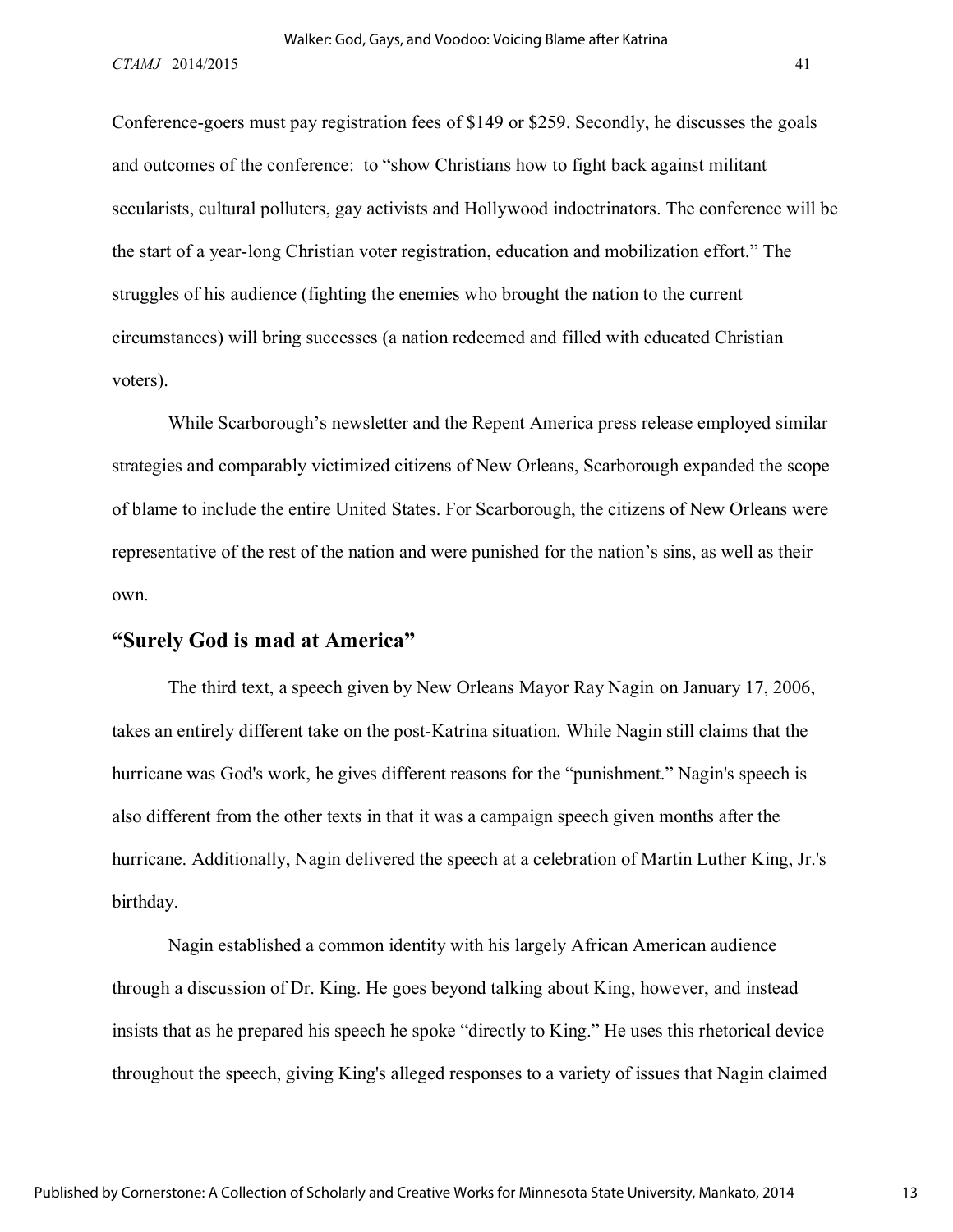the community was facing. Through this strategy he defines the current circumstances, creates a common enemy, and predicts future struggles and successes.

First, in defining the current circumstances, Nagin states, "I just wanted to know what would [King] think if he looked down today at this celebration. What would he think about Katrina? . . . And he said, 'I wouldn't like that.'" By referencing an individual who the audience most likely respected, Nagin describes the situation negatively. He continues, "Then I asked him to analyze the state of black America and black New Orleans today and to give me a critique of black leadership today. And I asked him what does he think about black leaders always or most of the time tearing each other down publicly for the delight of many? And he said, 'I really don't like that either.'" Through these examples, he defines the problem as twofold: first, the overt destruction brought by the hurricane; second, the response of black leaders to that destruction. He then states,

And then finally, I said, "Dr. King, everybody in New Orleans is dispersed. Over 44 different states. We're debating whether we should open this or close that. We're debating whether property rights should trump everything or not. We're debating how should we rebuild one of the greatest cultural cities the world has ever seen. And yet still yesterday we have a second-line and everybody comes together from around this and that and they have a good time for the most part, and then knuckleheads pull out some guns and start firing into the crowd and they injure three people." He said, "I definitely wouldn't like that."

Nagin makes the case that King would define the overall situation as an unhelpful one. Importantly, Nagin describes the situation in a way that calls for change.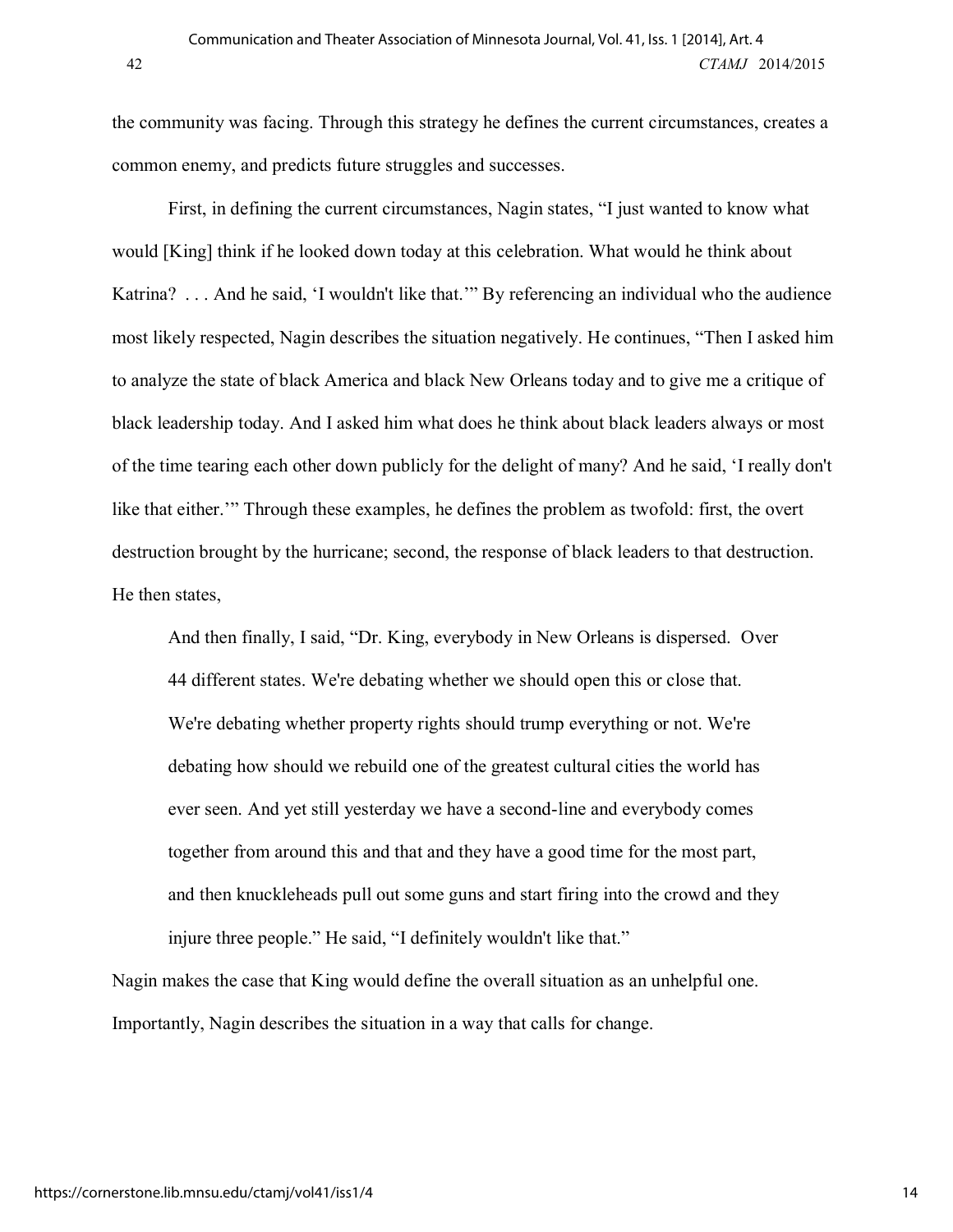Nagin uses the same rhetorical tactic of conversing with King as a way to define an enemy. He describes groups of people in New Orleans as being met by "attack dogs and machine guns firing shots over their heads" and King replies, "I wouldn't like that either." Nagin futher describes enemy figures as "racists" and "folk . . . on the other side," seemingly referring to certain white individuals. He then proceeds to describe the larger enemy as the state and federal governments, stating, "What would [King] think about all the people who were stuck in the Superdome and Convention Center and we couldn't get the state and the federal government to come do something about it? And he said, 'I wouldn't like that.'" He further blames the government for Katrina occurring in the first place noting, "And as we think about rebuilding New Orleans, surely God is mad at America, he's sending hurricane after hurricane after hurricane and it's destroying and putting stress on this country. Surely, he's not approving of us being in Iraq under false pretense." By placing God against the enemy, Nagin places direct blame for Katrina and the failures of post-Katrina relief efforts directly on the government and other individuals defined as enemies.

While Nagin defines the government and whites as the enemy, he proposes future struggles and successes that deal only with those in black communities. He states that King said, "We as a people need to fix ourselves first . . . ." Nagin states, "We're not taking care of ourselves. We're not taking care of our women. And we're not taking care of our children when you have a community where 70 percent of its children are being born to one parent." The struggles come with dealing with those problems. However, the eventual successes, Nagin argues, are worth the struggles. He states,

It's time for us to rebuild a New Orleans, the one that should be a chocolate New Orleans. And I don't care what people are saying Uptown or wherever they are.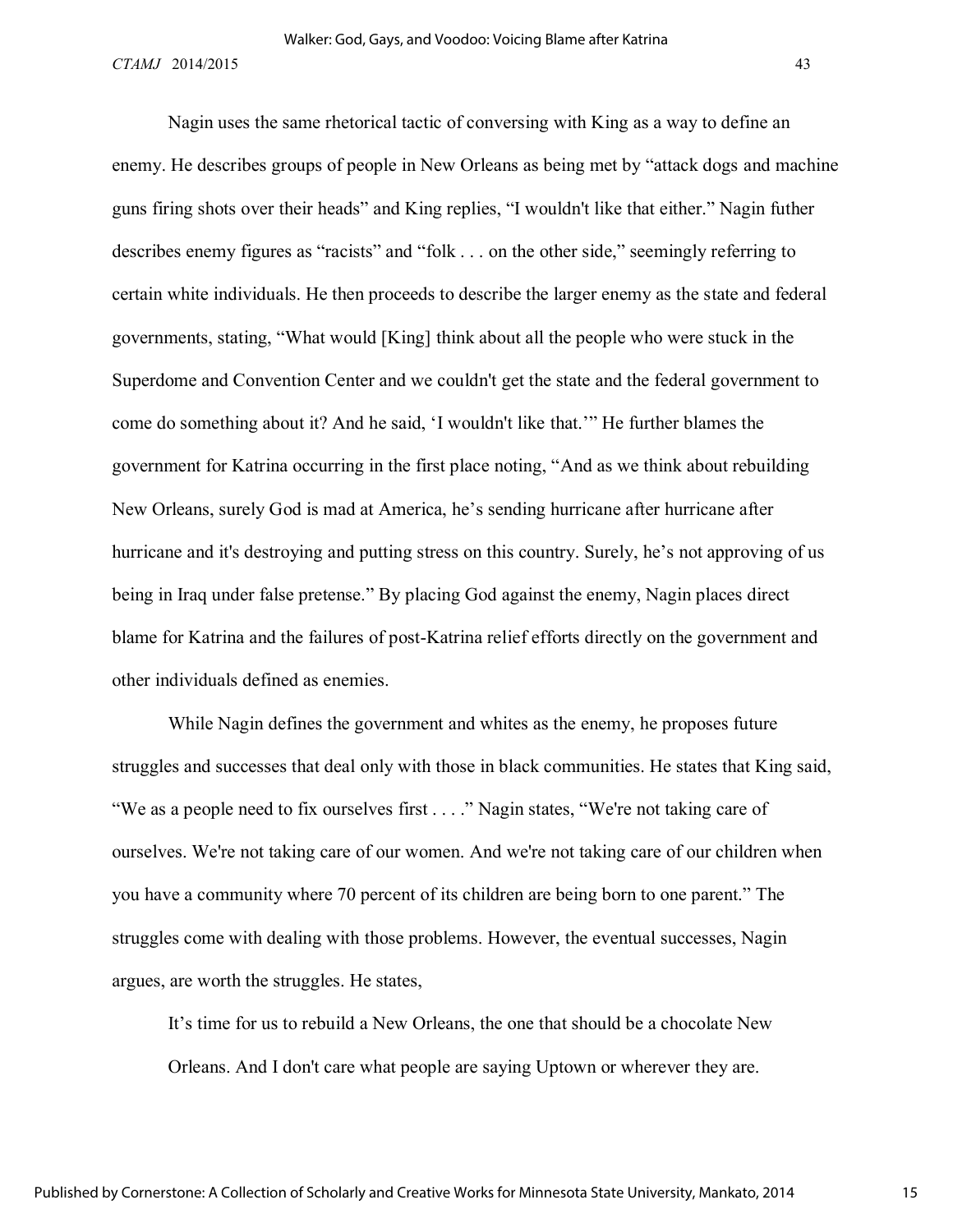This city will be chocolate at the end of the day. This city will be a majority African-American city. It's the way God wants it to be. You can't have New Orleans no other way; it wouldn't be New Orleans.

Again, Nagin clearly places God on the side of the African American communities and suggests that their successes are inevitable (as they are a part of God's vision for the city).

Nagin closes his speech by again unifying his audience around his vision for the future struggles and successes of the city. He states that King closed his conversation with Nagin by stating, "I never worried about the good people—or the bad people I should say—who were doing all the violence during civil rights time . . . I worried about the good folks that didn't say anything or didn't do anything when they knew what they had to do." He calls for his audience members to unite in dealing with problems within their communities.

In stark contrast to the Repent America press release, Nagin's speech largely absolves the citizens of New Orleans of guilt. Instead Nagin's speech is reminiscent of Scarborough's text in blaming the national government for the hurricane, albeit in very different ways.

#### **Conclusion**

Through an analysis of texts produced by Repent America, Rick Scarborough, and Ray Nagin, we can see the diversity of ways in which individuals and organizations placed blame upon victims, citing "God's judgment" as the reason for Hurricane Katrina's destruction. This section further explores the differences between the texts and offers several theoretical implications.

The key difference between Nagin's speech and the two conservative responses to Katrina deals with blame. As Davis and French (2008) note, media sources often blamed victims of the hurricane for failing to appropriately deal with its destruction. This paper also points to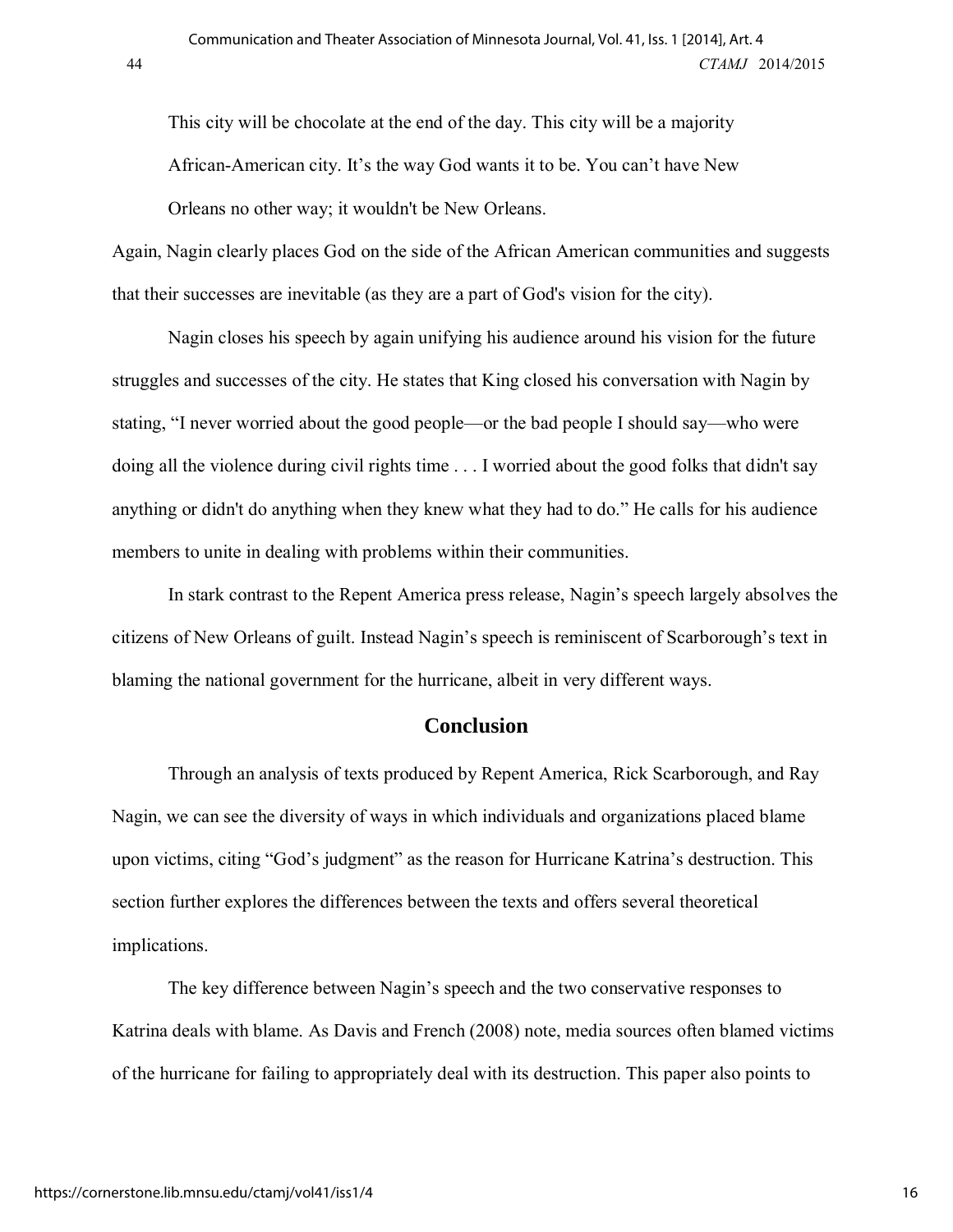instances when victims were blamed for the very occurrence of Hurricane Katrina. Burke's concept of victimage is equally relevant, as the authors of each text shifted guilt to scapegoats for the hurricane's destruction. The difference between the artifacts is that the Repent America and Scarborough Report pieces blamed (or, at least, partially blamed) the victims of the hurricane for its destruction. While also invoking "God's punishment," Nagin blamed the federal and state governments, rather than the people of New Orleans.

Regardless of the specific identities of the individuals or entities blamed by the rhetors, any issue where people justify an injustice by citing religion or a higher power demands attention. Discourse drawing upon religious themes can become hegemonic because religion is so influential in many people's lives. If the goal of a rhetorician is to point out hegemonic discourse and hold rhetors accountable then special attention should be paid to religious texts. In particular, the conservative Christian texts are guilty of justifying the destruction of an entire city based upon the supposed sins of certain groups and individuals. One component of rhetorical criticism should be to point out the ways that this type of discourse might affect these communities.

The LGBT community was one group clearly called out by both Scarborough and Repent America. Discourse blaming this community reinforces notions of hegemonic masculinity, which Connell (1990) defines as "the culturally idealized form of masculine character" (p. 83). Hegemonic masculinity emphasizes displays of power and force, achievement in the workplace, patriarchy, and other characteristics, while subjugating and marginalizing women and gay men (Trujillo, 1991, pp. 290-291). These texts are particularly disturbing as they promote intolerance towards the LGBT community and make an effort to deny that community a voice.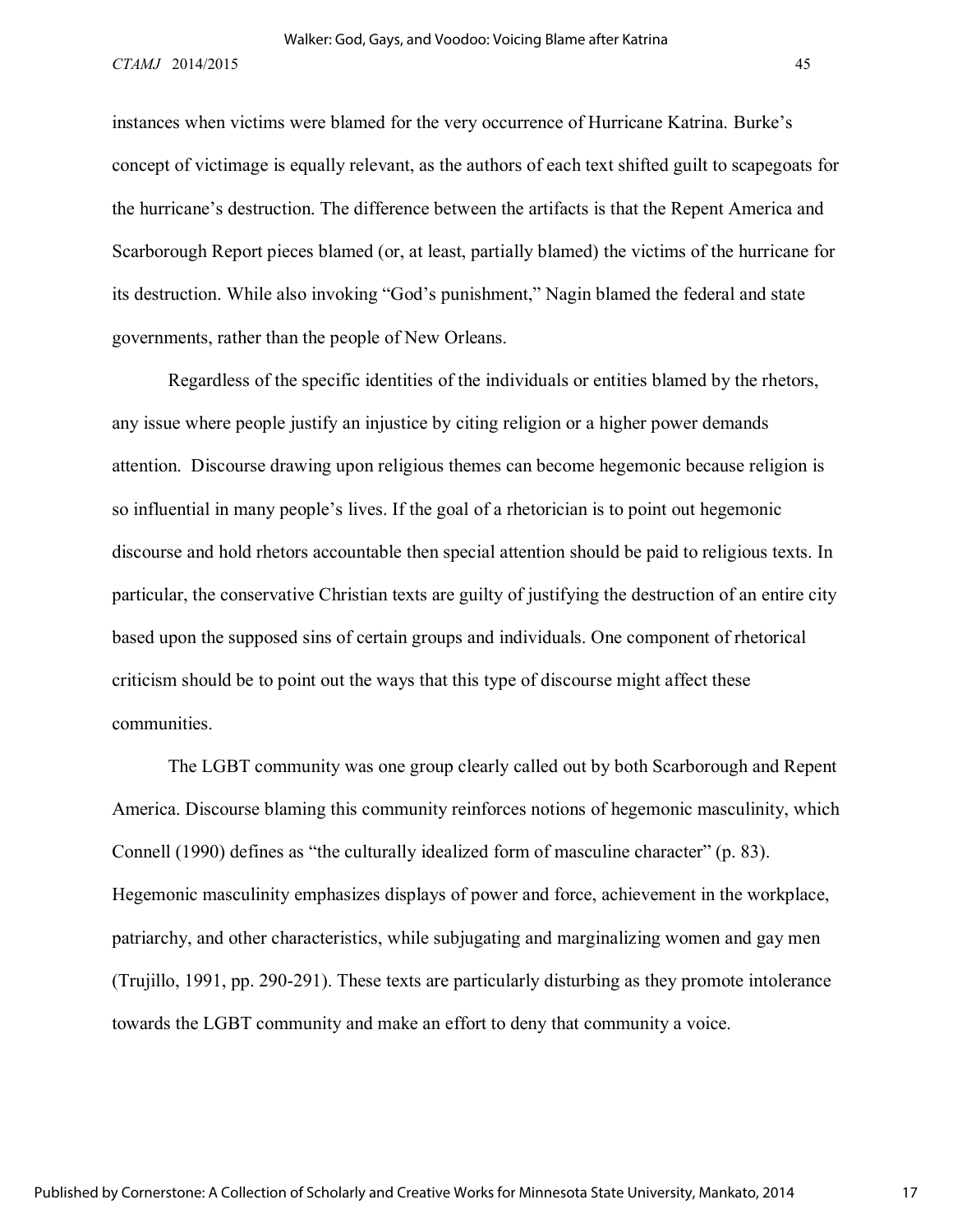Classist and racist undertones also plagued each text, but none more so than Nagin's who overtly identified wealthy whites as part of the enemy. Nagin's speech, meant to unite his African American audience, did so by exploiting and heightening already existing racial tensions. While Nagin did not blame victims of the hurricane, he still invoked God in creating an unethical argument.

As Dyson (2007) notes, theodic discourse becomes less common as society experiences scientific advancements. However, major disasters such as earthquakes, hurricanes, floods, and tornadoes still inspire extreme discourse of this nature. Highlighting the negative consequences of such rhetoric is essential to weakening its influence.

### *References*

- Bennett, B. S., & O'Rourke, S. (2006). A prolegomenon to future study of rhetoric and propaganda. In G. S. Jowett & Victoria O'Donnell (Eds.), *Readings in propaganda and persuasion: New and classic essays* (pp. 51-71). Thousand Oaks, CA: Sage Publications.
- Borchers, T. (2006). *Rhetorical theory: An introduction*. Belmont, CA: Thomson Higher Education.
- Brummett, B. (2006). *Rhetoric in popular culture* (2<sup>nd</sup> ed.). Thousand Oaks, CA: Sage Publications.
- Burke, K. (1974). *The philosophy of literary form: Studies in symbolic action* (3rd ed.). Berkely, CA: University of California Press.
- Cole, T. W. & Fellows, K. L. (2008). Risk communication failure: A case study of New Orleans and Hurricane Katrina. *Southern Communication Journal*, 73(3), 211-228.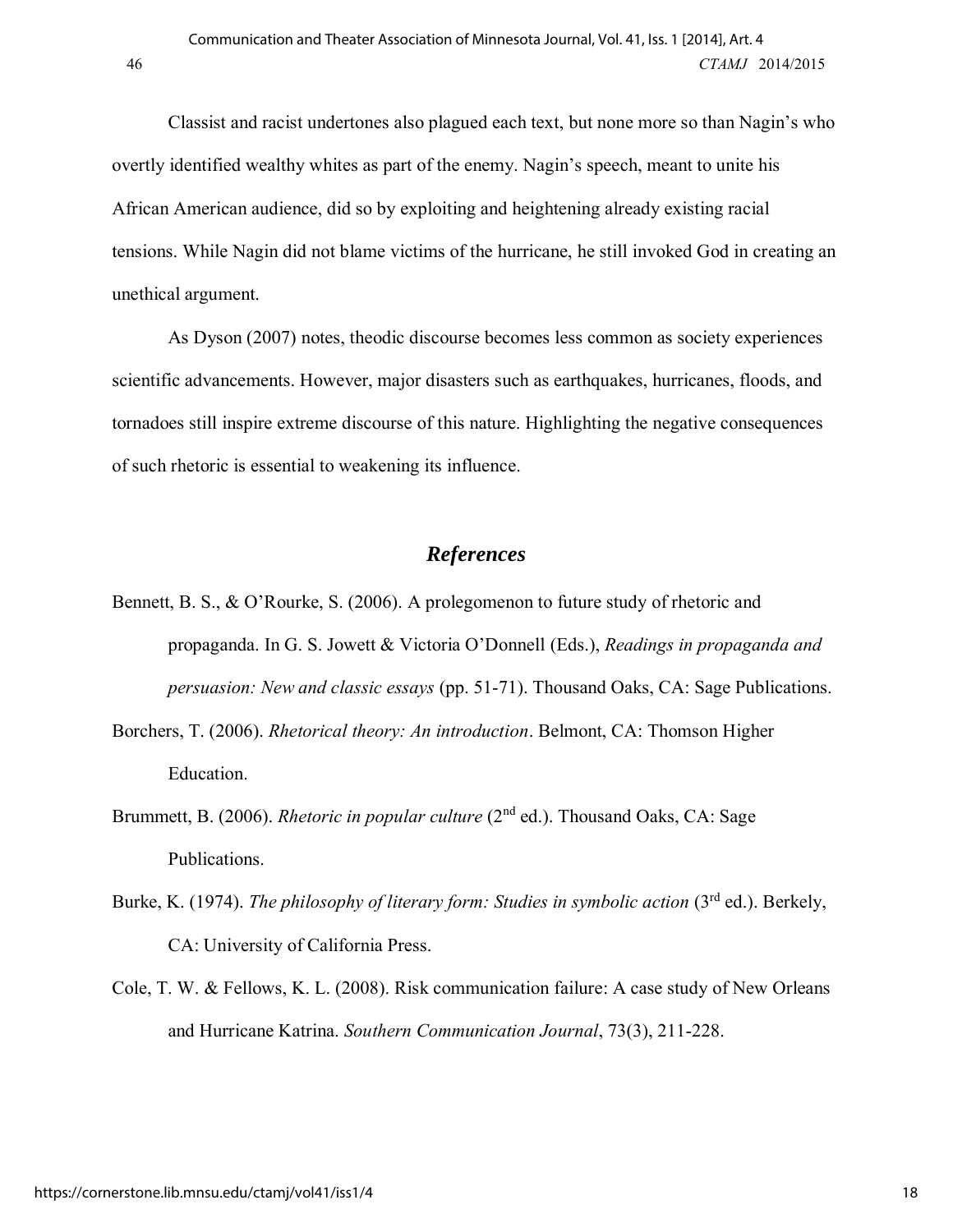- Connell, R. W. (1990). An iron man: The body and some contradictions of hegemonic masculinity. In M. A. Messener & D. F. Sabo (Eds.), *Sport, men and the gender order: Critical feminist perspectives* (pp. 83-95). Champaign, IL: Human Kinetics, 1990.
- Crocco, M. S. & Grolnick, M. (2008). Teaching the levees: An exercise in democratic dialogue. *Journal of Educational Controversy.*
- Davis, M. J. & French, T. N. (2008). Blaming victims and survivors: An analysis of post-Katrina print news coverage. *Southern Communication Journal*, 73(3), 243-257.
- Dyson, M. E. (2007). *Come Hell or high water: Hurricane Katrina and the color of disaster*. New York: Basic Civitas.
- Fisher, W. R. (1984). Narration as human communication paradigm: The case of public moral argument. *Communication Monographs*, 51, 1-22.
- Foss, S. K. (2004). *Rhetorical criticism: Exploration and practice* (3rd ed.). Long Grove, IL: Waveland Press.
- Hurricane Katrina destroys New Orleans days before "Southern Decadence." (2005, August 31). *Repent America*.
- Lewis, W. F. Telling America's story: Narrative form and the Reagan presidency. In C. R. Burgchardt (Ed.), *Readings in rhetorical criticism* (3rd ed.) (pp. 262-285). State College, PA: Strata Publishing.

Nagin, R. Chocolate city speech. King commemoration. New Orleans, LA. (2006, January 17).

Religious conservatives claim Katrina was God's omen, punishment for the United States. (2005, September 13). *Media Matters for America*.